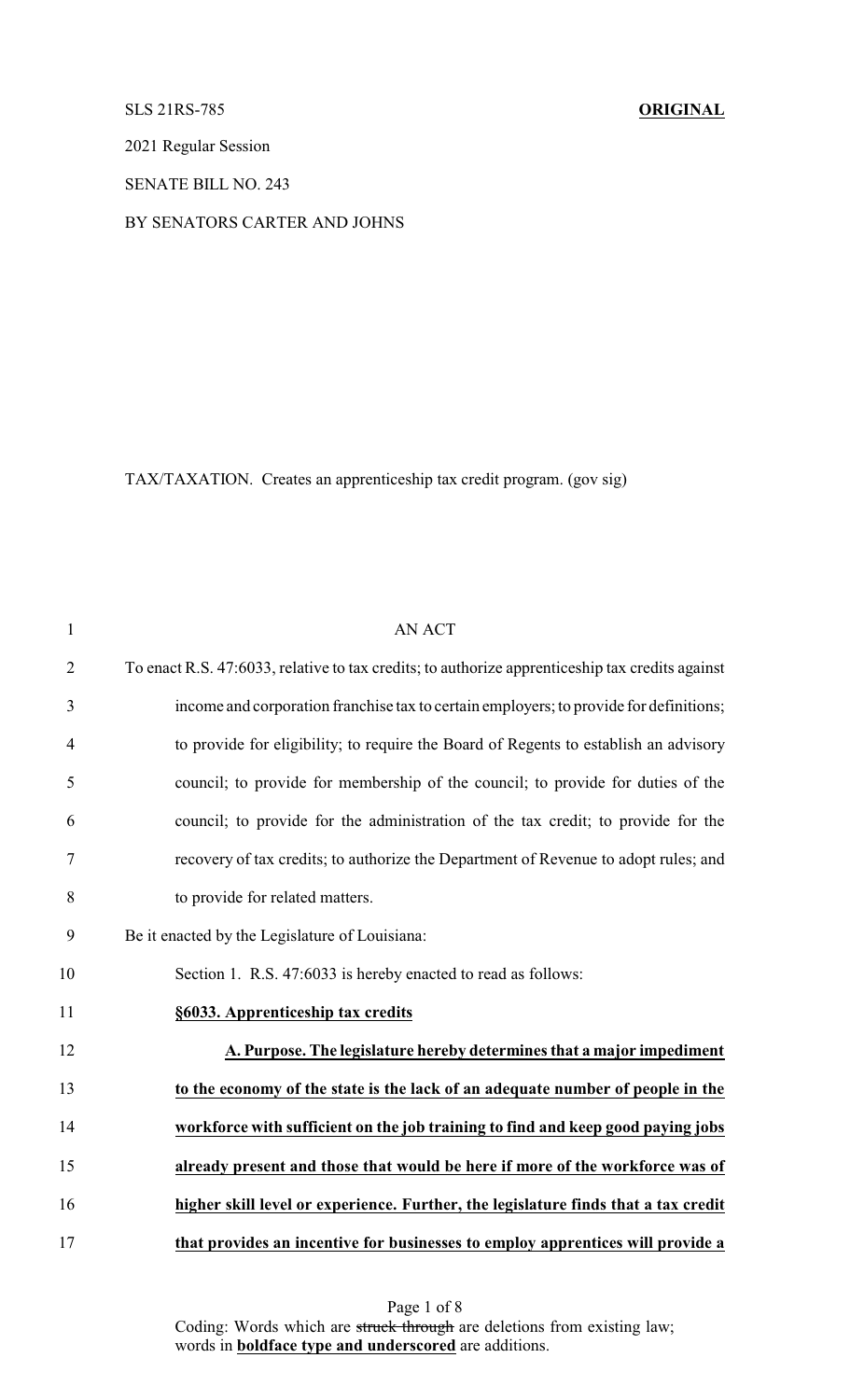| $\mathbf{1}$   | step toward creating and maintaining such a workforce.                            |
|----------------|-----------------------------------------------------------------------------------|
| $\overline{2}$ | <b>B.</b> Definitions.                                                            |
| 3              | (1) "BESE" means the Louisiana Board of Elementary and Secondary                  |
| 4              | <b>Education.</b>                                                                 |
| 5              | (2) "Department" means the Louisiana Department of Revenue.                       |
| 6              | (3) "Eligible apprentice" means a person who either:                              |
| 7              | (a) Has entered into a written apprentice agreement with an employer              |
| 8              | or an association of employers pursuant to a registered apprenticeship program    |
| 9              | as provided for in Chapter 4 of Title 23 of the Louisiana Revised Statutes of     |
| 10             | 1950 (R.S. 23:381 et seq.).                                                       |
| 11             | (b) Is enrolled in a training program accredited by the National Center           |
| 12             | for Construction Education and Research which has no less than four levels of     |
| 13             | training and no less than five hundred hours of instruction.                      |
| 14             | (c) Is enrolled in a BESE approved Fast Forward High-Demand                       |
| 15             | <b>Apprenticeship Pathway Program.</b>                                            |
| 16             | (d) Is enrolled in a postsecondary apprenticeship program administered            |
| 17             | through LCTCS for high-demand industries and fields as provided for in            |
| 18             | <b>Subsection D of this Section.</b>                                              |
| 19             | (4) "LCTCS" means the Louisiana Community and Technical College                   |
| 20             | System.                                                                           |
| 21             | (5) "Regents" means the Board of Regents.                                         |
| 22             | C. Administration of the credit. For taxable periods beginning after              |
| 23             | December 31, 2021, there shall be allowed a nonrefundable tax credit against      |
| 24             | Louisiana income tax or corporation franchise tax for the employment of           |
| 25             | eligible apprentices as provided for in this Section.                             |
| 26             | (1) For each eligible apprentice employed for a minimum of two hundred            |
| 27             | fifty hours during the taxable period, an employer shall be eligible for a credit |
| 28             | equal to one dollar and twenty-five cents per hour of employment for a            |
| 29             | maximum credit of one thousand two hundred fifty dollars per eligible             |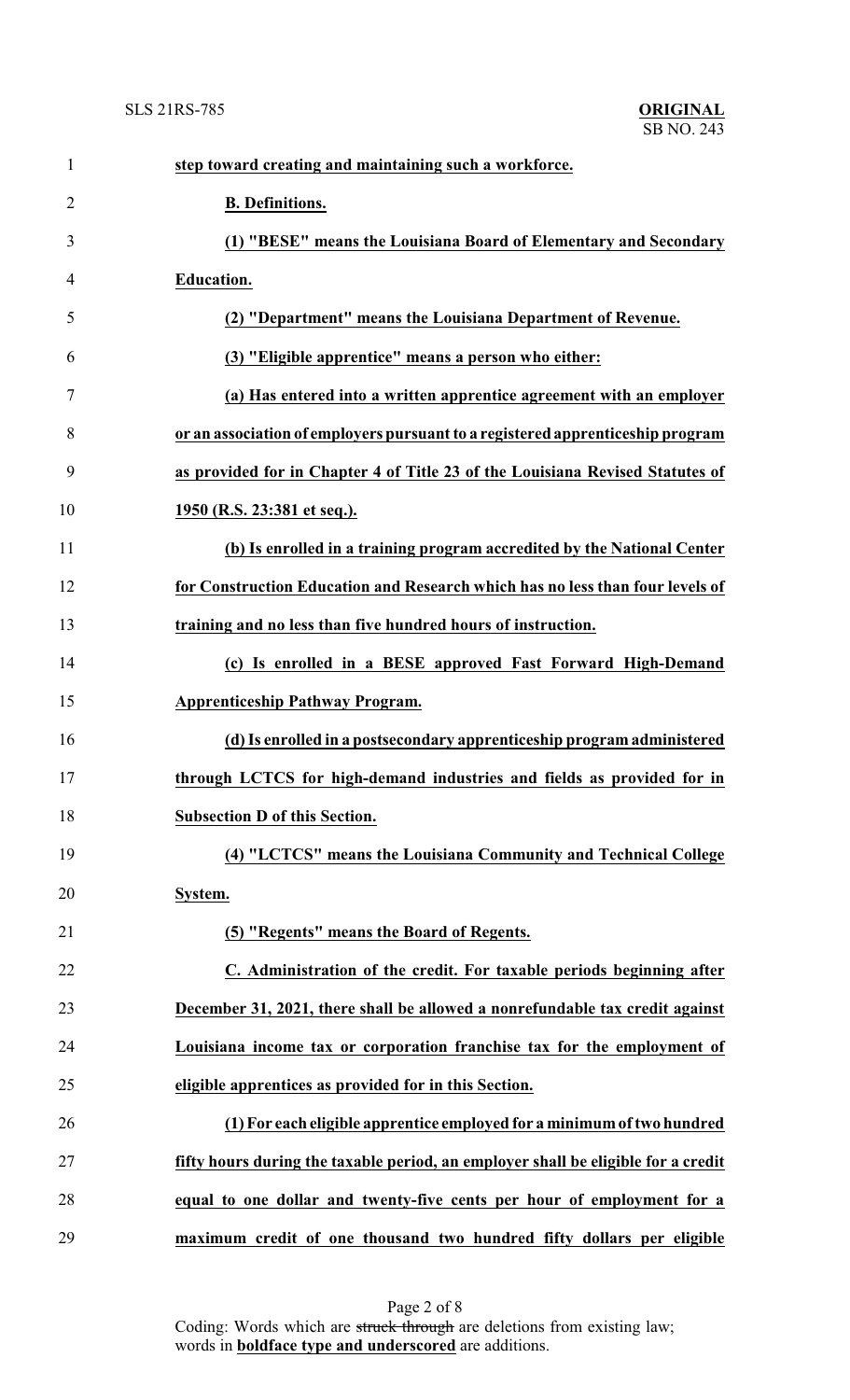# **apprentice.**

| $\overline{2}$ | (2) The total amount of tax credits granted by the department in any                |
|----------------|-------------------------------------------------------------------------------------|
| 3              | calendar year shall not exceed twelve million five hundred thousand dollars.        |
| $\overline{4}$ | The department shall establish by rule the method of allocating available tax       |
| 5              | credits to employers including but not limited to a first-come, first-served        |
| 6              | system, reservation of tax credits for a specific time, or other method that the    |
| $\tau$         | department, in its discretion, may find beneficial to the program. If the           |
| 8              | department does not grant the entire twelve million five hundred thousand           |
| 9              | dollars in tax credits in any calendar year, the amount of residual unused tax      |
| 10             | credits shall carry forward to subsequent calendar years and may be granted         |
| 11             | in any year without regard to the twelve million five hundred thousand dollar       |
| 12             | per year limitation.                                                                |
| 13             | (3) The department, in consultation with the Louisiana Workforce                    |
| 14             | Commission, BESE, LCTCS, and Regents, shall establish by rule procedures            |
| 15             | sufficient to determine an employer's eligibility for the credit.                   |
| 16             | (4) The Louisiana Workforce Commission, BESE, and LCTCS shall                       |
| 17             | provide an annual list of businesses that participate in the apprenticeship         |
| 18             | programs administered by each respective agency to the department.                  |
| 19             | (5) The department shall determine the enrollment and transcript data               |
| 20             | required from the National Center for Construction Education and Research           |
| 21             | for students enrolled in one of its accredited training programs that is sufficient |
| 22             | for the department to determine the employer's eligibility for the credit           |
| 23             | authorized by this Section. However, in order for an employer to be eligible for    |
| 24             | a credit, a student enrolled in a training program accredited by the National       |
| 25             | Center for Construction Education and Research shall be required to have            |
| 26             | successfully completed no fewer than two levels of training and no fewer than       |
| 27             | two hundred fifty hours of instruction.                                             |
| 28             | (6) The employers eligible to earn credits pursuant to the BESE Fast                |
| 29             | Forward Apprenticeship Pathways may be based upon regional, school district,        |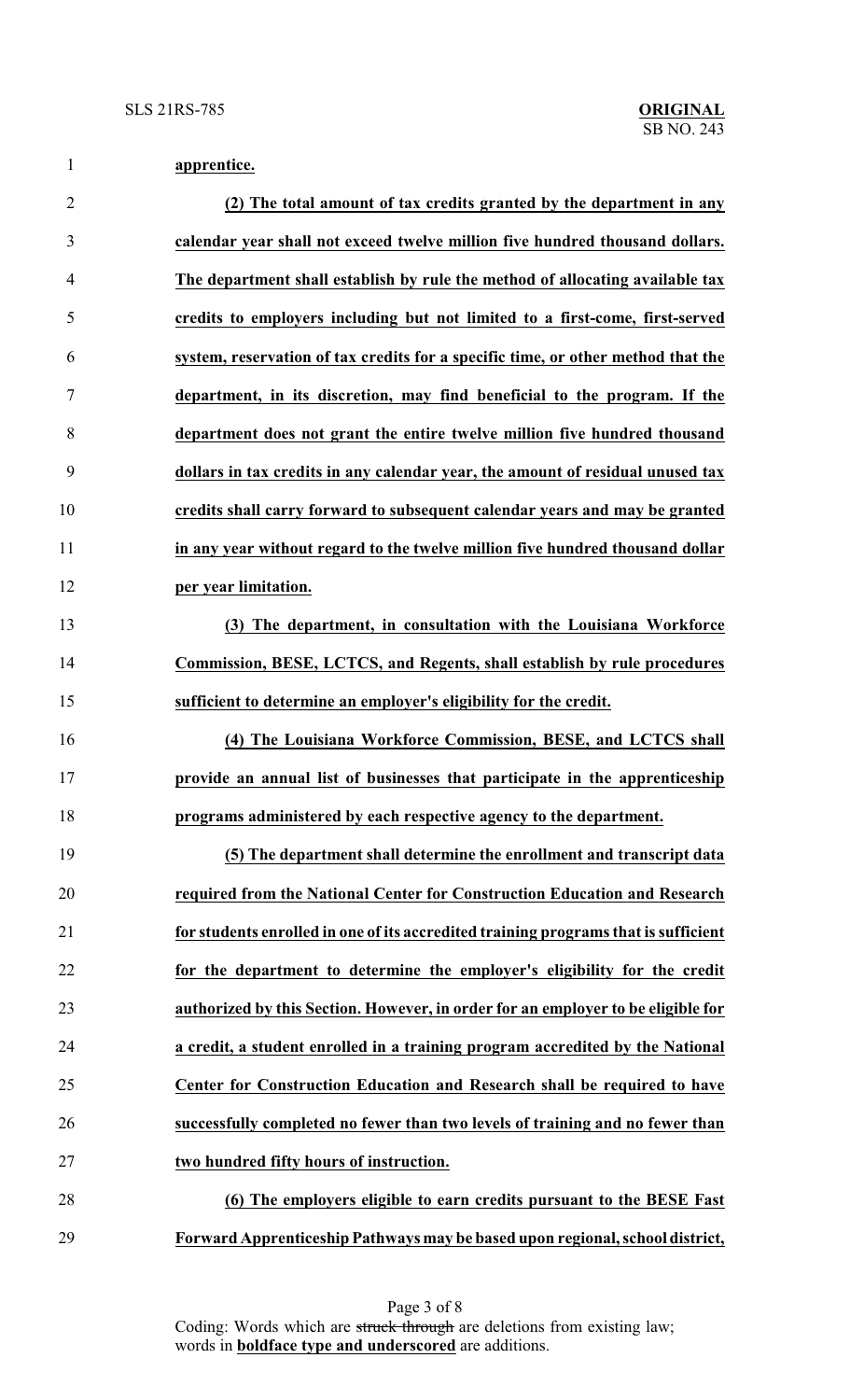| 1              | or industry specific needs.                                                      |
|----------------|----------------------------------------------------------------------------------|
| $\overline{2}$ | D. Postsecondary apprenticeship program. The Board of Regents shall              |
| 3              | establish an advisory council to identify apprenticeship programs for high       |
| 4              | demand industries and fields to be administered through the LCTCS. The           |
| 5              | identified apprenticeship programs shall be known as "postsecondary              |
| 6              | apprenticeship programs".                                                        |
| 7              | (1) The advisory council shall be comprised of the following members or          |
| 8              | their designees:                                                                 |
| 9              | (a) The president of the Louisiana Community and Technical College               |
| 10             | System.                                                                          |
| 11             | (b) The commissioner of higher education.                                        |
| 12             | (c) The state superintendent of education.                                       |
| 13             | (d) The secretary of the Louisiana Department of Economic                        |
| 14             | Development.                                                                     |
| 15             | (e) The executive director of the Louisiana Workforce Commission.                |
| 16             | (f) The chairman of the Louisiana Workforce Investment Council.                  |
| 17             | (g) The secretary of the Louisiana Department of Revenue.                        |
| 18             | (2) By September 30, 2021, and at least once every three years thereafter,       |
| 19             | the advisory council shall review the workforce priorities of the state and each |
| 20             | of its workforce regions and designate postsecondary apprenticeship programs     |
| 21             | to be administered by the LCTCS.                                                 |
| 22             | (3) The process for selecting postsecondary apprenticeship programs by           |
| 23             | the advisory council shall include all of the following:                         |
| 24             | (a) The identification of not more than five industry sectors that are           |
| 25             | predominated by high-demand, high-wage jobs that are aligned to workforce        |
| 26             | priorities of the state and each of its workforce regions and identify           |
| 27             | high-demand, high-wage jobs in each of the sectors.                              |
| 28             | (b) A review of the postsecondary education requirements of each job             |
| 29             | identified pursuant to this Subparagraph.                                        |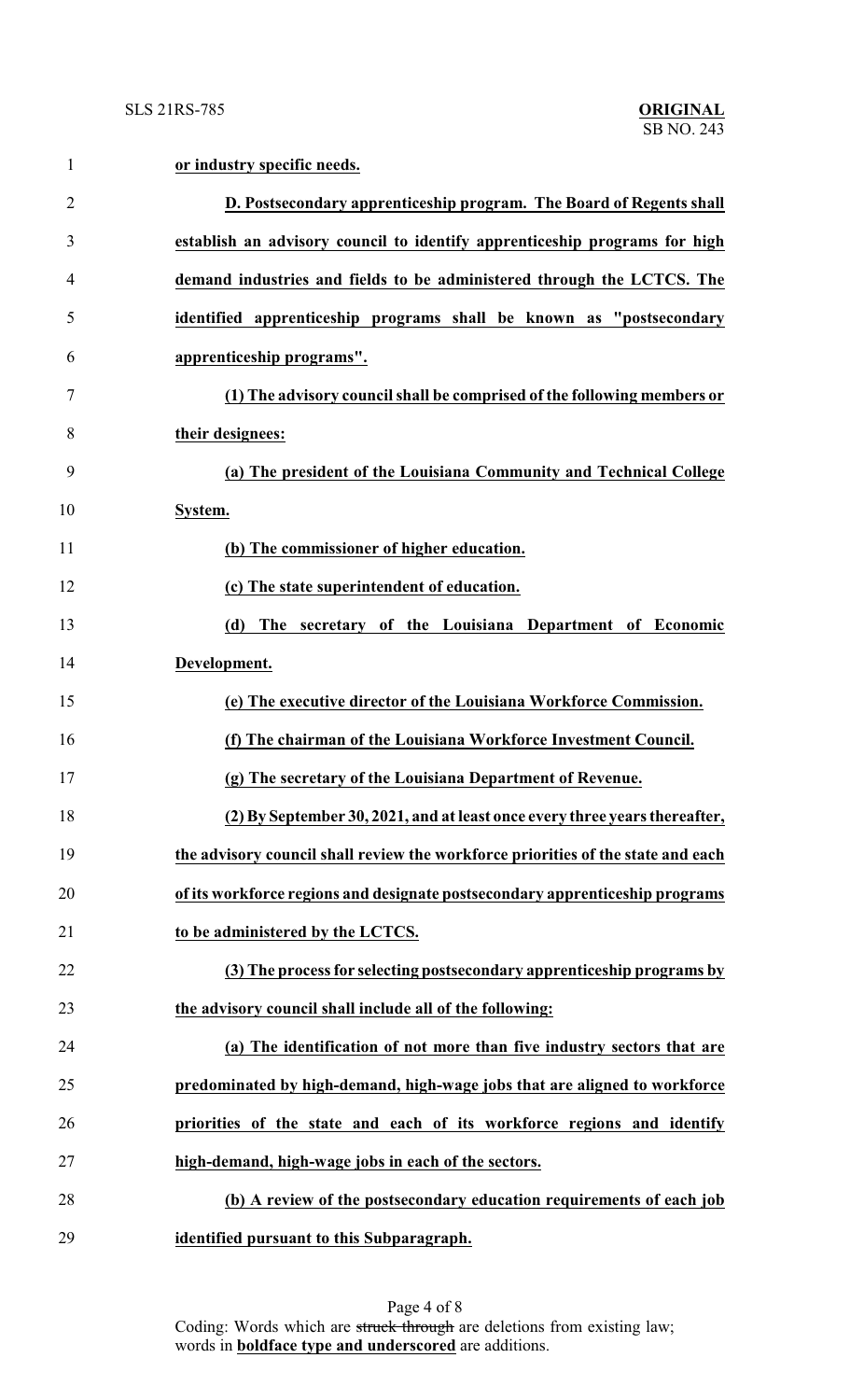| $\mathbf{1}$   | (c) A review of the public postsecondary education programs, at the               |
|----------------|-----------------------------------------------------------------------------------|
| $\overline{2}$ | associate degree level or below, that offer credentials and degrees that are      |
| 3              | aligned to the identified jobs in each industry sector.                           |
| 4              | (4) Identification of industry sectors, high-demand, high-wage jobs, and          |
| 5              | the designation of postsecondary apprenticeship programs shall, at a minimum,     |
| 6              | be based upon all of the following:                                               |
| 7              | (a) A review of the most current statewide and regional industry and              |
| 8              | occupational forecasts as approved by the Occupational Forecasting Conference     |
| 9              | and the Louisiana Workforce Investment Council.                                   |
| 10             | (b) A review of nationally recognized databases for industry and                  |
| 11             | occupational projections.                                                         |
| 12             | (c) Input from the regional economic development organization in each             |
| 13             | region.                                                                           |
| 14             | E. Application of the credit.                                                     |
| 15             | $(1)(a)$ The credit shall be allowed against the income or corporation            |
| 16             | franchise tax due from a taxpayer for the taxable period in which the credit is   |
| 17             | earned. If the tax credit allowed pursuant to this Section exceeds the amount of  |
| 18             | the taxes due from a taxpayer, then the taxpayer may carry any unused credit      |
| 19             | forward to be applied against subsequent tax liability for a period not to exceed |
| 20             | five years. In no event shall the amount of this tax credit applied by a taxpayer |
| 21             | in a taxable period exceed the amount of applicable taxes due from the taxpayer   |
| 22             | for that taxable period.                                                          |
| 23             | (b) All entities taxed as corporations for Louisiana income tax purposes          |
| 24             | shall claim any credit on their corporation income and franchise tax returns.     |
| 25             | (c) Individuals, estates, and trusts shall claim any credit on their income       |
| 26             | tax return.                                                                       |
| 27             | (d) Entities not taxed as corporations shall claim their share of any credit      |
| 28             | on the returns of the partners or members as follows:                             |
| 29             | (i) Corporate partners or members shall claim their share of any credit           |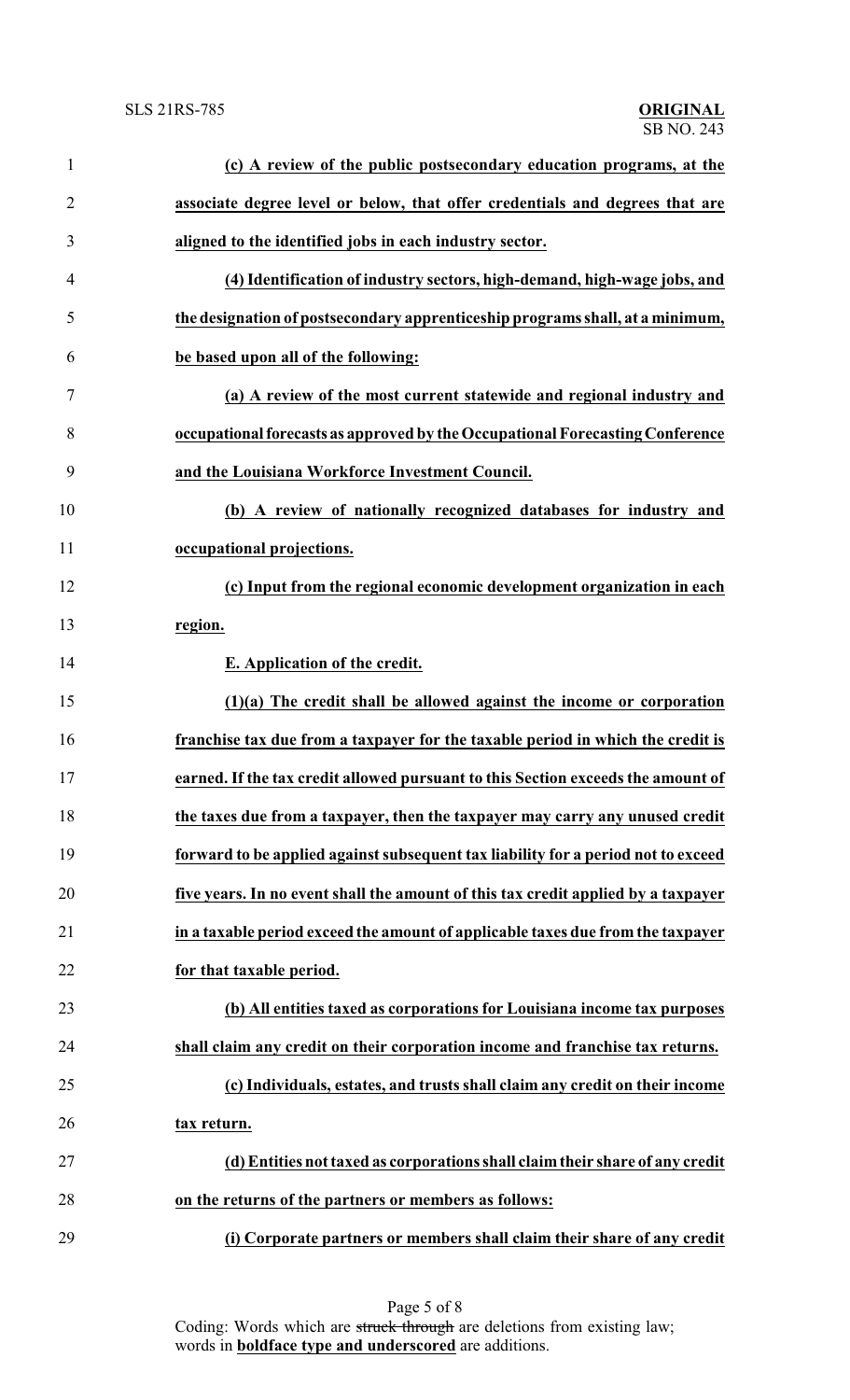| $\mathbf{1}$   | on their corporation income and franchise tax returns.                                        |
|----------------|-----------------------------------------------------------------------------------------------|
| $\overline{2}$ | (ii) Individual partners or members shall claim their share of any credit                     |
| 3              | on their individual income tax returns.                                                       |
| $\overline{4}$ | (iii) Partners or members that are estates or trusts shall claim their share                  |
| 5              | of any credit on their fiduciary income tax returns.                                          |
| 6              | F. Recovery of credits by Department of Revenue.                                              |
| 7              | (1) Credits previously granted to a taxpayer, but later disallowed, may                       |
| 8              | be recovered by the secretary of the Department of Revenue through any                        |
| 9              | collection remedy authorized by R.S. 47:1561 and initiated within three years                 |
| 10             | from December thirty-first of the year in which the credits were earned.                      |
| 11             | (2) The only interest that may be assessed and collected on recovered                         |
| 12             | credits is interest at a rate of three percentage points above the rate provided              |
| 13             | in R.S. $9:3500(B)(1)$ , which shall be computed from the original due date of the            |
| 14             | return on which the credit was taken.                                                         |
| 15             | (3) The provisions of this Subsection are in addition to and shall not limit                  |
| 16             | the authority of the secretary of the Department of Revenue to assess or to                   |
| 17             | collect under any other provision of law.                                                     |
| 18             | G. The department may promulgate rules in accordance with the                                 |
| 19             | Administrative Procedure Act to establish the policies and criteria regarding                 |
| 20             | program eligibility and any other matter necessary to carry out the intent and                |
| 21             | purposes of this Section.                                                                     |
| 22             | H. No credit shall be granted under this Section after June 30, 2028.                         |
| 23             | Section 2. The provisions of this Act shall be applicable to the employment of                |
| 24             | eligible apprentices on and after January 1, 2022.                                            |
| 25             | Section 3. This Act shall become effective upon signature by the governor or, if not          |
| 26             | signed by the governor, upon expiration of the time for bills to become law without signature |
| 27             | by the governor, as provided by Article III, Section 18 of the Constitution of Louisiana. If  |
| 28             | vetoed by the governor and subsequently approved by the legislature, this Act shall become    |
| 29             | effective on the day following such approval.                                                 |

Page 6 of 8 Coding: Words which are struck through are deletions from existing law; words in **boldface type and underscored** are additions.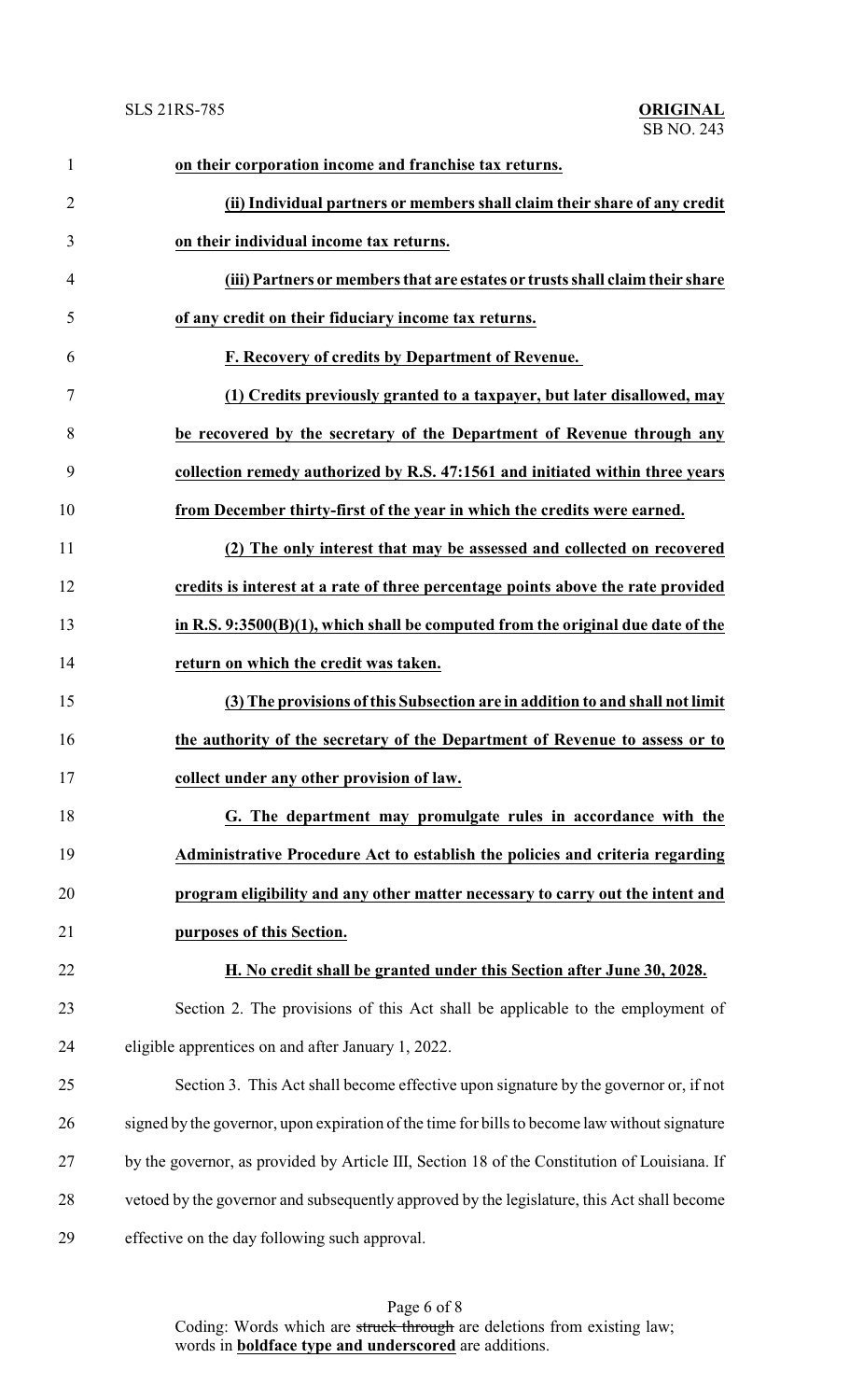The original instrument and the following digest, which constitutes no part of the legislative instrument, were prepared by Curry Lann.

# **DIGEST** SB 243 Original 2021 Regular Session Carter

Proposed law defines the following terms:

- (1) "BESE" means the Louisiana Board of Elementary and Secondary Education.
- (2) "Department" means the Department of Revenue.
- (3) "Eligible apprentice" means a person who either:
	- (a) Has entered into a written apprentice agreement with an employer or an association of employers pursuant to a registered apprenticeship program as provided for in Chapter 4 of Title 23 of the Louisiana Revised Statutes of 1950 (R.S. 23:381 et seq.).
	- (b) Is enrolled in a training program accredited by the National Center for Construction Education and Research which has no less than four levels of training and no less than five hundred hours of instruction.
	- (c) Is enrolled in a BESE approved Fast Forward High-Demand Apprenticeship Pathway Program.
	- (d) Is enrolled in a postsecondary apprenticeship program administered through LCTCS for high-demand industries and fields as provided for in Subsection D of this Section.
- (4) "LCTCS" means the Louisiana Community and Technical College System.
- (5) "Regents" means the Board of Regents.

Proposed law grants employers a nonrefundable "apprenticeship tax credit" against any income tax or franchise tax each tax year equal to \$1.25 for each hour of employment of each "eligible apprentice", not to exceed 1,250 hours for each eligible apprentice.

Proposed law provides for an annual calendar year program cap of \$12.5 million and any unused cap may roll over to subsequent years.

Proposed law limits the utilization of the credits to the tax liability of the taxpayer and any unused credits may be carried forward for a period not to exceed five years.

Proposed law requires the department, in consultation with the Louisiana Workforce Commission, BESE, LCTCS, and Regents to promulgate rules to establish procedures to determine employers' eligibility for the credit.

Proposed law requires the Louisiana Workforce Commission, BESE, and LCTCS to provide an annual list of businesses that participate in the apprenticeship programs.

Proposed law requires the Board of Regents to establish an advisory council to identify apprenticeship programs for high-demand industries and fields to be administered through the LCTCS known as "postsecondary apprenticeship programs".

Proposed law requires the advisory council to be comprised of the following members or their designees:

Page 7 of 8

Coding: Words which are struck through are deletions from existing law; words in **boldface type and underscored** are additions.